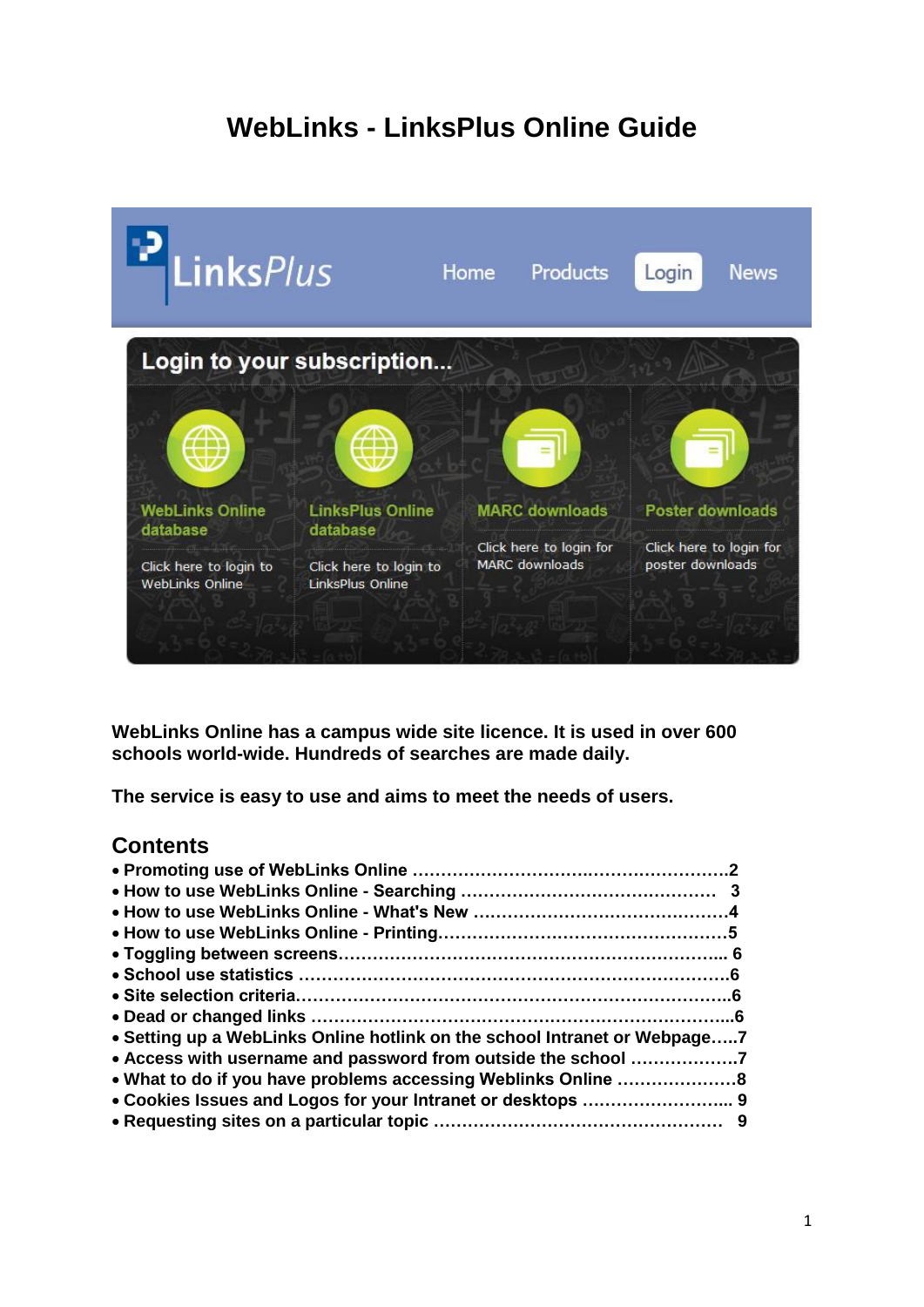# **Promoting Use of WebLinks/LinksPlus Online by users**

1. Place WebLinks Online prominently on several pages on the school Intranet, on computer desktops and in favorites or bookmarks. Use WebLinks as one of your search engines on your Home Page.

2. Advertise the service to users via daily bulletin.

3. Teach use of Weblinks Online search page to Year 8 pupils as part of library orientation program and as part of specific search skills lessons with classes.

4. Click on 'What's New', search each Learning Area, print off new sites and circularise each faculty as part of your information service.

5. Search for and print off sites on particular topics that teachers are about to start with a class.

6. Hand out the WebLinks Research Service proforma at a staff meeting to encourage feedback on topics that we can resource with sites.

7. Let staff and teachers know when WebLinks Online has been updated each month.

8. Run a Faculty Inservice session showing how WebLinks Online can be used.

9. Put our A3 posters around the computers or download from our website :

<http://www.pledgerconsulting.com/assets/Uploads/poster.pdf> and print off.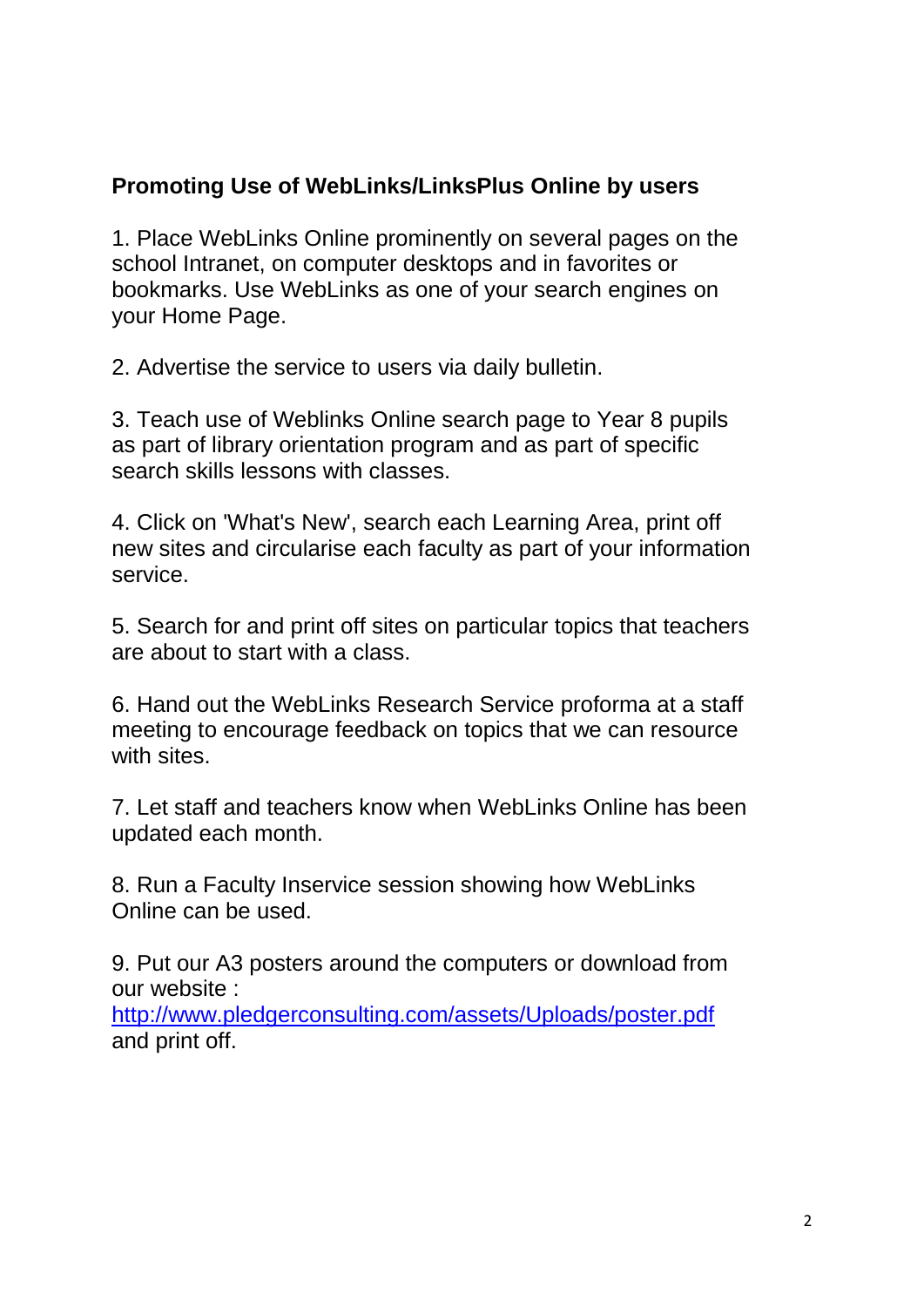## **How to Search**

The search functionality uses "Boolean" mode so that you can use search operators in the keywords field:

- + The word is mandatory in all rows returned.
- The word cannot appear in any row returned.
- The word that follows has a lower relevance than other words, although rows containing it will still match
- > The word that follows has a higher relevance than other words.
- () Used to group words into subexpressions.

The word following contributes negatively to the relevance of the row (which is

- ~ different to the '-' operator, which specifically excludes the word, or the '<' operator, which still causes the word to contribute positively to the relevance of the row.
- \* The wildcard, indicating zero or more characters. It can only appear at the end of a word.
- " Anything enclosed in the double quotes is taken as a whole (so you can match  $\frac{1}{2}$ phrases, for example).

eg: +Elizabeth +Tudor will return only rows that contain both Elizabeth and Tudor, hurricane -katrina would return all rows with hurricane in them excluding ones that contain word katrina,

"Elizabeth Tudor" (keywords enclosed by quotes) will return only rows that contain the exact phrase "Elizabeth Tudor" i.e. no rows would be returned for the search "Elizabeth Tudor" if enclosed by quotes

#### **Keyword Search**



1. Go to 'Keyword' on the screen.

You are able to do keyword searches in a number of different ways:

You can type in the term that you want, e.g. volcanoes

 With multiple word searches you do not need to enter the word 'and' into the box simply tick "Record must include ALL keywords".

#### **Learning Area Search**

| OR browse by learning area & subject |  |
|--------------------------------------|--|
| First choose a Learning Area         |  |
| browse                               |  |

By selecting the Learning Area option, you are able to choose the learning area that you want.

When the results are available, go to the 'Choose a subject …' drop down option and scroll down to see the topics that are available.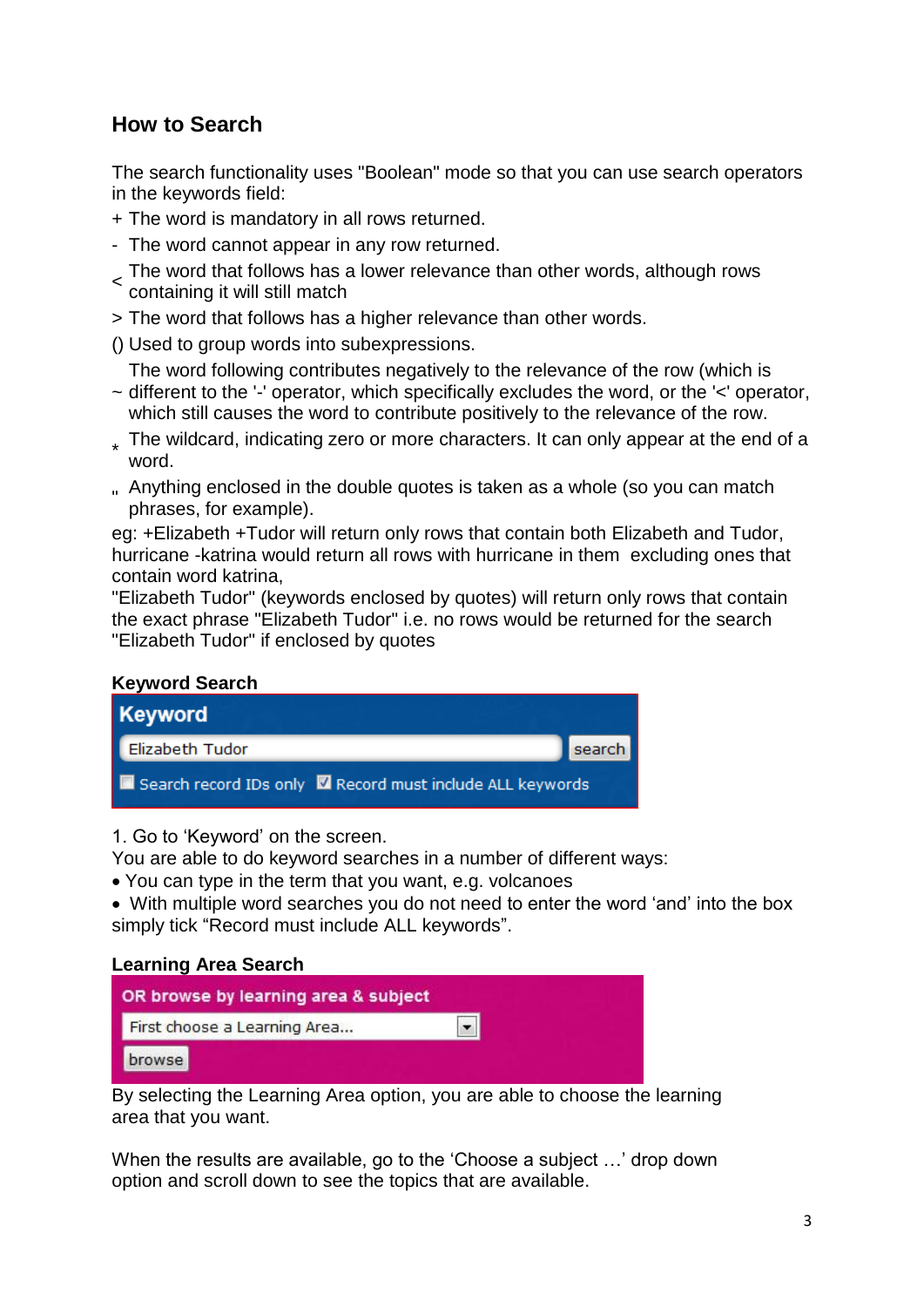You can then select any topic and click on 'Browse' button to get up a list of links.

## **Article ID Search**

| <b>Keyword</b>                                                                                                                                                                               |                          |        |                                  |
|----------------------------------------------------------------------------------------------------------------------------------------------------------------------------------------------|--------------------------|--------|----------------------------------|
| 399                                                                                                                                                                                          |                          | search | Subscription expires: 1 Mar 2020 |
| Search record IDs only                                                                                                                                                                       |                          |        |                                  |
| OR browse by learning area & subject                                                                                                                                                         |                          |        |                                  |
| First choose a Learning Area                                                                                                                                                                 | $\overline{\phantom{a}}$ |        |                                  |
| browse                                                                                                                                                                                       |                          |        |                                  |
| <b>Filter results</b>                                                                                                                                                                        |                          |        |                                  |
| © All ● Secondary Only ● Primary Only                                                                                                                                                        |                          |        |                                  |
| Teacher resources <b>In</b> Show only records added in past month                                                                                                                            |                          |        |                                  |
|                                                                                                                                                                                              |                          |        |                                  |
| 1 result for 399                                                                                                                                                                             |                          |        | remove selected items            |
|                                                                                                                                                                                              |                          |        |                                  |
| Christmas                                                                                                                                                                                    |                          |        |                                  |
| Christmas on the Net                                                                                                                                                                         |                          |        |                                  |
| The story of Christmas, the religious meaning of Christmas, the many faces of Santa, legend of the<br>Christmas stocking, origins of the Christmas tree, animated Advent calendar and craft. |                          |        |                                  |
| http://www.holidays.net/christmas/<br>Record id: 399                                                                                                                                         |                          |        |                                  |

Once you have found a site that you want, you can make a note of its ID number. When returning to WebLinks Online, the number can be typed in to retrieve that site without going through the whole search procedure. You will need to tick the box 'Search record IDs only'.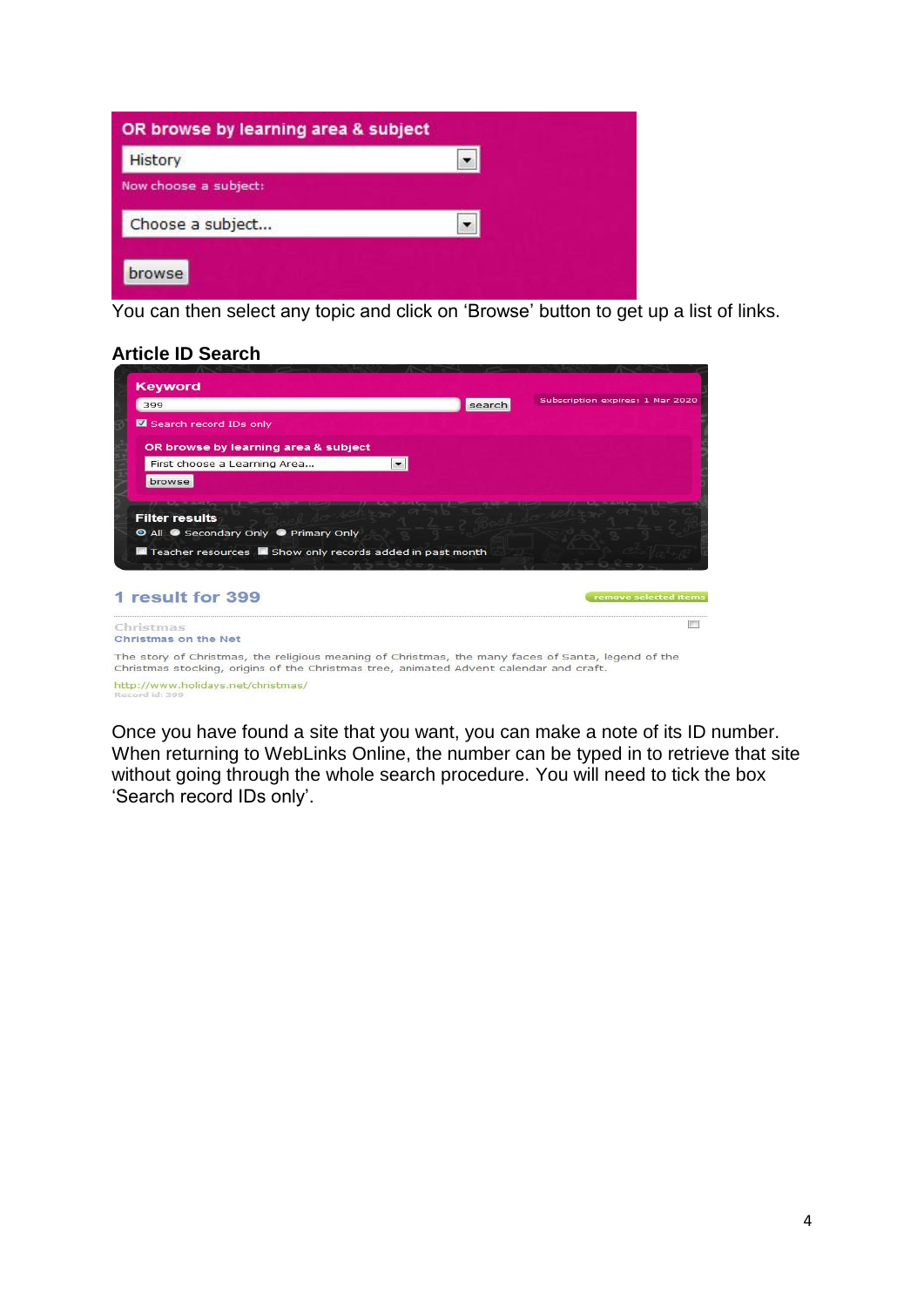## **How to use 'New this month'**

click for latest<br>weblinks!

Each month ( or term) an e-mail will be sent to subscribers as a reminder that the database has been updated.

To find new websites in individual learning areas:

| OR browse by learning area & subject                             |  |
|------------------------------------------------------------------|--|
| History                                                          |  |
| Now choose a subject:                                            |  |
| Choose a subject                                                 |  |
| browse                                                           |  |
| <b>Filter results</b>                                            |  |
| O All C Secondary Only C Primary Only                            |  |
| Teacher resources <b>V</b> Show only records added in past month |  |

Tick 'Show only records added in past month' filter and 'browse by Learning Area'. The results can be printed out or sent as an email.

## **How to Print**

#### **Complete list**

When you have the results of your search you can user your browser's print function to print out a complete list of search results.

#### **Selected List**

If you are interested in a partial list, then tick in the boxes of the sites you do not want and click on 'remove selected items'. This will give you your selected list. Print out your selected list.

#### **Alternative: Copy into a Word document**

You can copy the list of found sites into a word document, by selecting the text to be copied. Then, using the keyboard Control+C to copy the text and use Control+V to paste it into your open Word document.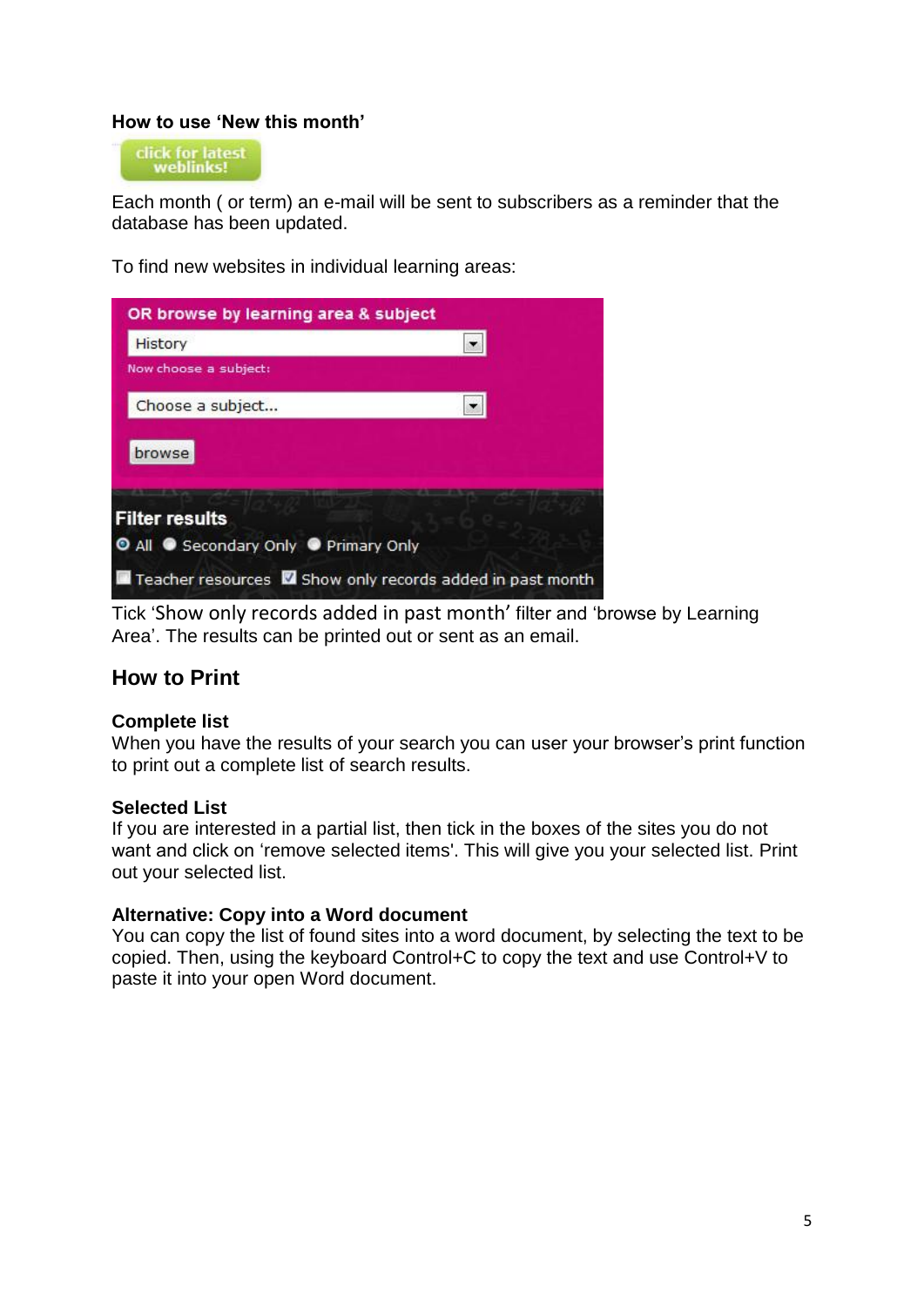## **Toggling between the online search and found site windows.**

#### **D** weblinks database » Weblinks

When a search is carried out using Weblinks/LinksPlus Online and a site on the database is accessed, a new tab or window will open and the WebLinks/ LinksPlus Online search window will be in the background. To get back to the search screen go to the WebLinks Online/ LinksPlus icon at the top right corner of the screen and click to maximise it and resume your search.

## **School use statistics**

We are able to provide the school with usage statistics for the year to date or over a particular period. This will be useful for evaluating use and user response to the teaching of information process skills via the Internet. Contact us.

## **Site selection criteria**

Students and teachers are faced with an overwhelming amount of information when they search the Internet and unfortunately search engines cannot rank the returned documents for credibility. WebLinks tries to give sites that will be useful for students and save them time searching. Sites are selected using the following criteria:

## **Content**

- Authority
- Suitability of content to curriculum
- Is the content up to date, relevant and free from bias?
- Does the site present different points of view?
- Does it uphold social justice principles?
- Does it meet the needs of users?
- Does it have a reasonable level of detail?
- Are there links to other sites?
- Is the reading level, language style, and interest level suitable for schools?

## **Quality of Page Design**

Is it easy to use?

Are the graphics and style of text appropriate?

Is the navigation clear?

The main aim of WebLinks / LinksPlus Online is to provide materials to meet curriculum needs. In addition, it provides links that will help teachers and learners become involved in special collaborative Internet projects (eg Webquests). It also has links that will give advice on the use of information, resources and technology in curriculum. The service provides an information service that answers schools' requests for direct specific information about topics that are frequently requested. Our service is ideal for developing pathfinders with links to important websites.

#### **Dead or changed links**

We regularly check links using automated software and visually check sites at least once per year. We search for sites that have changed Internet address. If a site no longer exists, it is deleted from the database.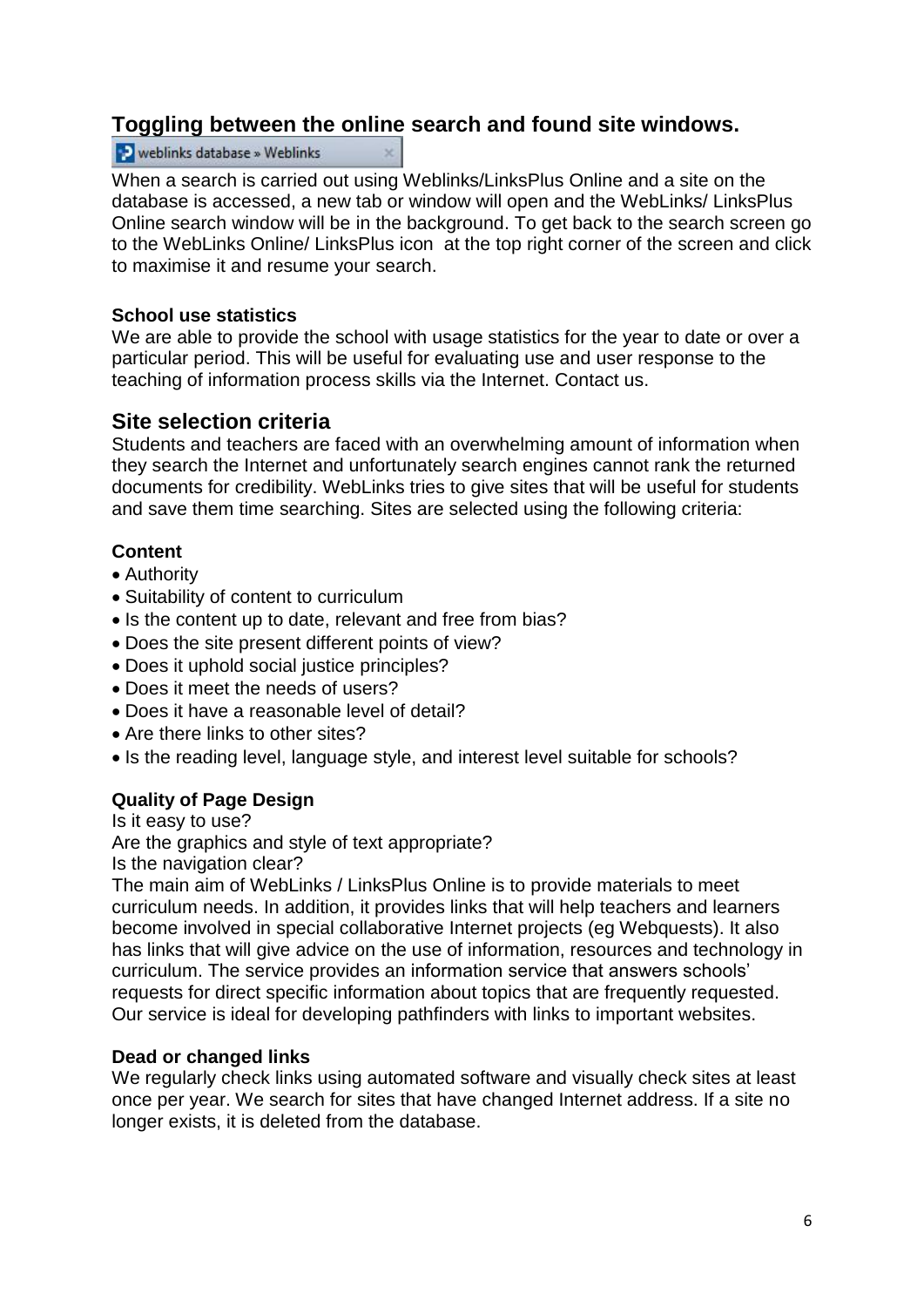## **Setting up WebLinks Online as a hotlink on the school Intranet or Webpage without having to enter the username and password**

1. Copy the following URL:

## **http://www.pledgerconsulting.com/Security/login?BackURL=%2Flogin%2Fweblinksdatabase&u=your\_username&p=your\_password**

Your school will need to replace ' your username' and ' your password ' with the username and password sent to your school when you subscribed. In the case of primary Schools using LinksPlus Online use the following URL:

# **http://www.pledgerconsulting.com/Security/login?BackURL=%2Flogin%2Flinksplus-**

## **database&u=your\_username&p=your\_password**

Replace ' **your\_username** ' and ' **your\_password** ' with the username and password sent to your school when you subscribed.

2. On your school Intranet place your school's WebLinks or LinksPlus Online URL. 3. If the URL is to be pasted to the school's publicly accessible Webpage it must be locked or safeguarded to the pupil/staff username and password.

## **Access with username and password from outside the school.**

Weblinks Online must not be accessible to the general public however it can be configured for staff/pupil access from home.

If your school has a library or search engine Webpage you may be able to create a locked hotlink that users can access with their own user name and password.

## **Access via IP address**

Weblinks Online and LinksPlus Online are accessible by IP addresses for the computers within an institution. This means that users do not have to enter a user name and password if the IP address is recognised by our system. If you would like IP address access, please contact us, giving a small range of IP addresses.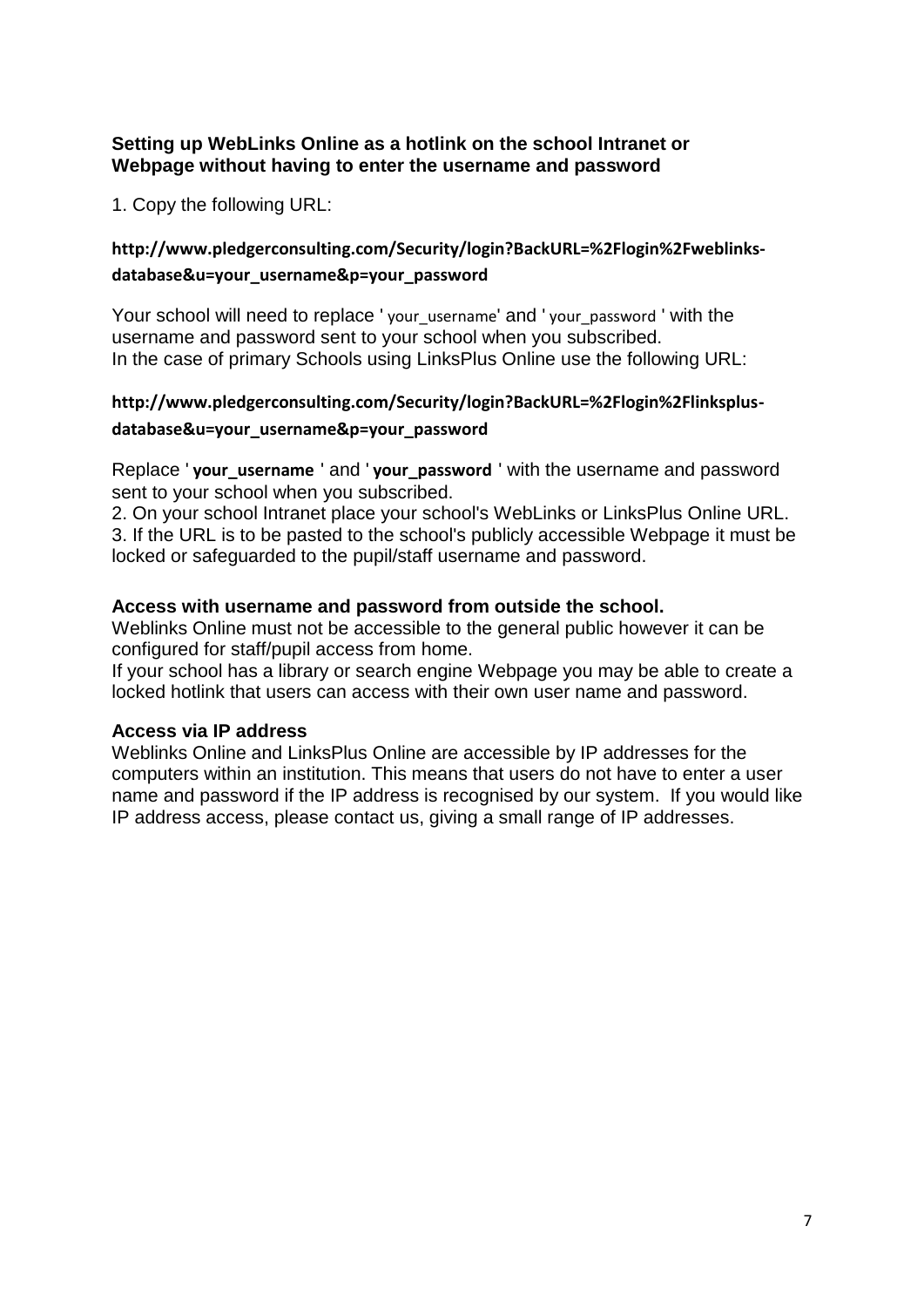### **Problems accessing Weblinks Online**

Problems sometimes arise such as: error messages, timeout message These problems may be due to:

- 1. Cookies not enabled
- 2. Network problems
- 4. Internet/phone/cable problems
- 5. Cache/Cookies conflict
- 6. Incorrect URL entered
- 7. Incorrect username and password
- 8. Subscription has expired

A **first** solution is to carefully check the URL entered. There should be no spaces and the username and password should be correct.

If access is denied the **next** step, using the keyboard, is to click on the window where the error has occurred and then hold down the 'Shift' key and click on the browser's 'Refresh' or 'Reload' button.

A **third** solution is to check to ensure cookies are enabled (See enabling Cookies) or in the case of conflict cookies should be removed temporarily. (See remove cookies) If difficulties continue, contact us: pledgerp@weblinksresearch.com

#### **Cookies Issues**

Cookies are required for validating and authenticating users. For WebLinks / LinksPlus to work correctly you may need to let your security software know that WebLinks is allowed to make use of Cookies.

You may see an error messages such as:

\*Fatal error\*: Call to a member function addslashes() on a non-object > in\*/home/weblinks/public\_html/sapphire/core/Convert.php\*on line\*119\*

This may necessitate the temporary deletion of cookies.

#### **To delete cookies**:

Internet Explorer 8: Tools > Intenet Options > General tab > Browsinghistory: Delete > Tick Cookies and History > Delete

Internet Explorer 9: Start button > In the search box, type Internet Explorer, and then, in the list of results, click Internet Explorer > Click the Tools button (top right near Home and Favorites), point to Safety, and then click Delete browsing history > Select the Temporary Internet, Cookies and History check boxes, and then click Delete.

Mozilla Firefox 12: Tools > Clear Recent History > Dropdown change to: 'Everything' and tick the first five boxes > Clear now

Google Chrome 6: Tools symbol > Tools > Clear browsing data > Tick first four boxes and select 'Everything' from the dropdown > Clear browsing data